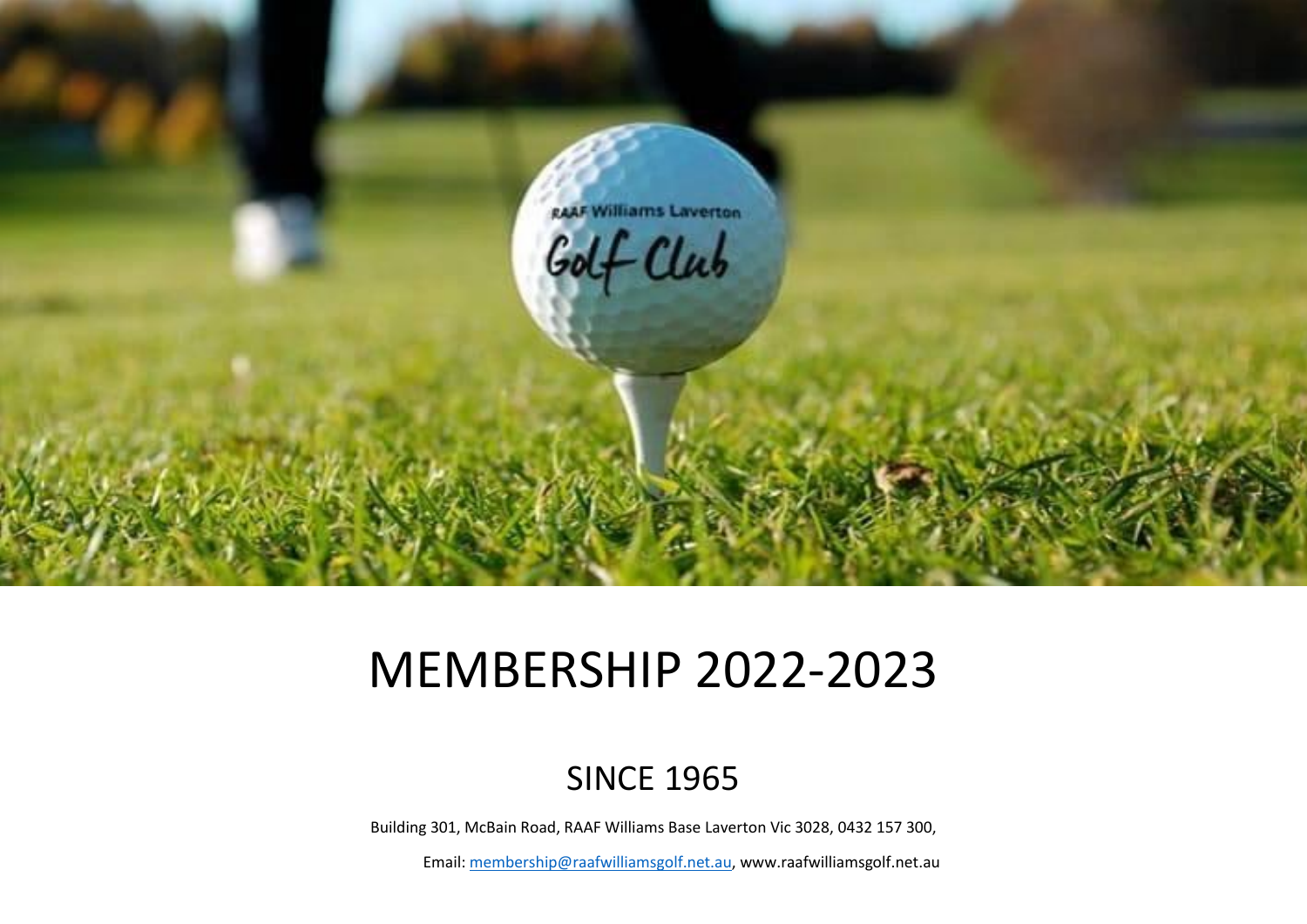

The RAAF Williams Golf Club is a members club located on the RAAF Williams Air Force Base in Laverton, where you can enjoy an exceptional golf course and Clubhouse in a warm, welcoming and friendly environment. Established in 1965, RAAF Williams Golf Club has a proud history of providing a high quality golfing and social experience to members and their guests.

#### GOLF AT RAAF WILLIAMS

Our course was originally founded by Squadron Leader Heathcote and is one of the best nine hole composite courses in Victoria and Australia for its challenging layout and immaculate presentation. Running over undulating ground from Sayers Road to the Base gymnasium, every tee is exciting. Regular competitions and opportunities for social golf and involvement in pennant competition provide options for all golfers. Timesheets are carefully monitored to ensure ready access for members. RAAF Williams prides itself on its welcoming atmosphere where members enjoy strong friendships, regularly socialising during and after golf or at one of our social functions. The Clubhouse provides a modest setting for the social activities of the Club.

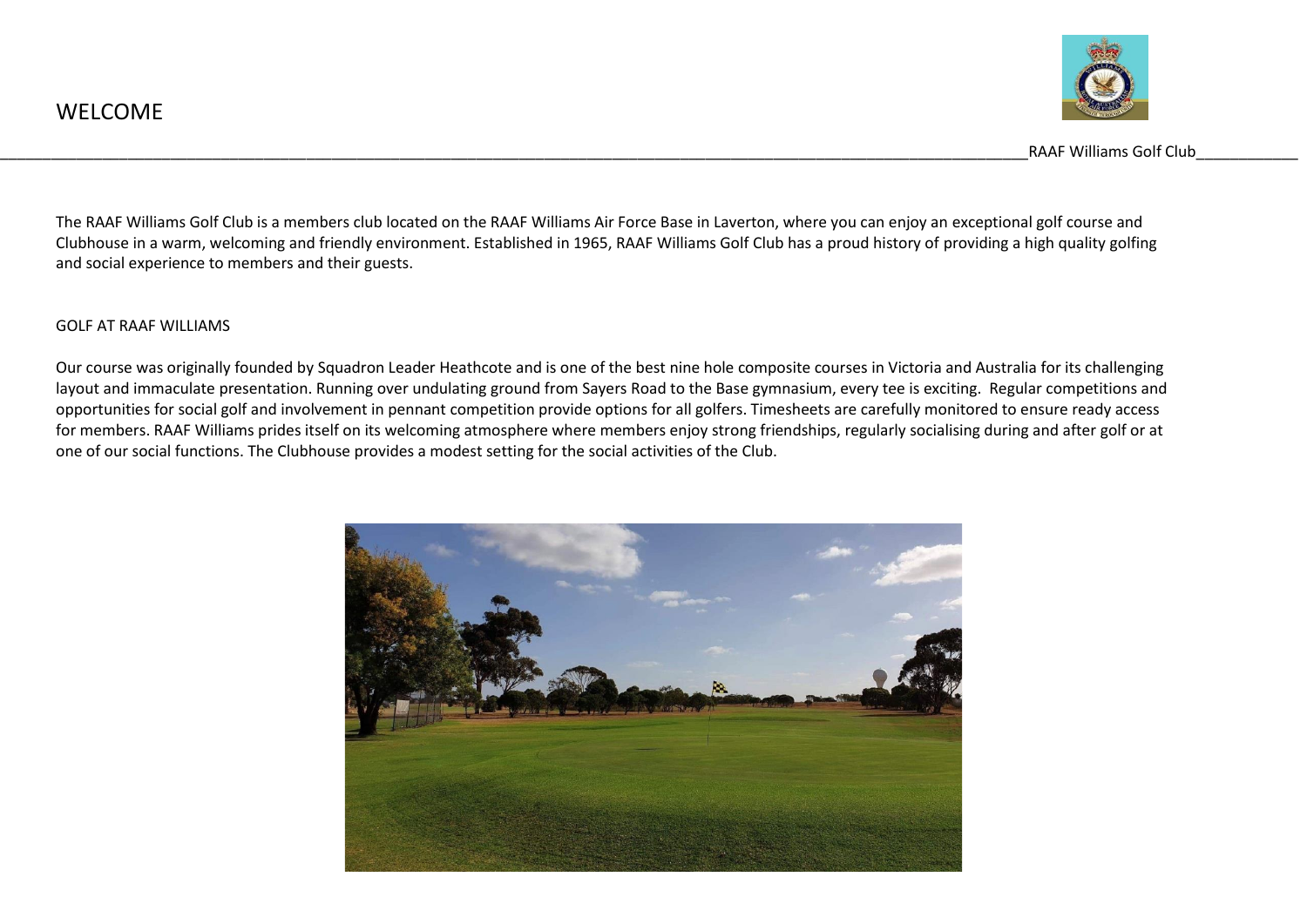

The Club is keen to welcome new members to share in the special experience we enjoy at RAAF Williams Golf Club. Flexible playing and social membership categories and payment plans are available. There are many reasons to become a member of RAAF Williams Golf Club including but not limited to the following:

- The views, the atmosphere and friendly staff
- Flexible membership options to suit your lifestyle
- The opportunity to make new friends and embrace your social network
- Improve your fitness with hours of enjoyment and fun on the course
- The opportunity to grow business contacts and business networks
- Bag and Buggy storage and a fleet of motorised golf carts
- Practice and play to reduce your handicap and enjoy every moment at the club as you do
- You will save money, with no joining fee, fantastic member discounts and special offers for members
- The whole family can enjoy a day of golf at RAAF Williams Golf Club!

The RAAF Williams membership year begins 1<sup>st</sup> July & ends 30 June and you can join at any time of the year with prorata fees payable. The club also offers installment payment plans, which can be discussed with the membership officer.

Contact Information: Phone: 0409 428 932 Email: membership@raafwilliamsgolf.net.au

This brochure provides information on the many membership opportunities available to you or we welcome you to make an appointment and come and see for yourself.

You must be an Australian Citizen to be a member of the club.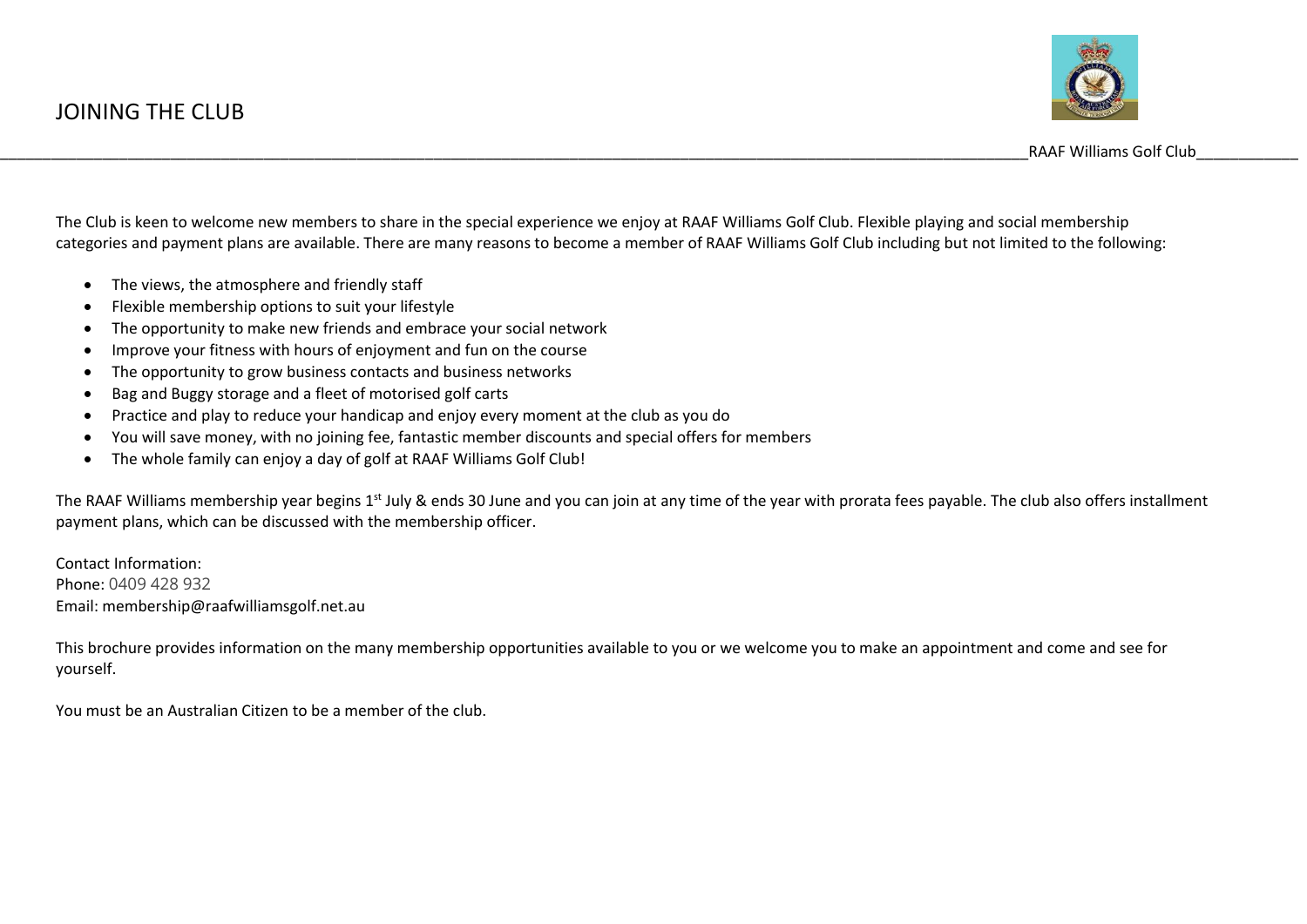### PLAYING MEMBERSHIP – 7 DAY



RAAF Williams Golf Club

#### PLAYING

Full playing membership is open to any person over the age of 18 years. There currently no waiting period for joining in category.

Full playing members have rights at all times to the facilities and in the Clubhouse and rights to the golf course are as follows:

- 7 Day access to the golf course subject to course availability and Competition program.
- Advance booking privileges
- Accompanied guest to play at guest green fee rate.
- Unlimited access to the practice facilities including practice chipping and putting green, practice nets and driving range.
- Administration of Golf Australia Handicap

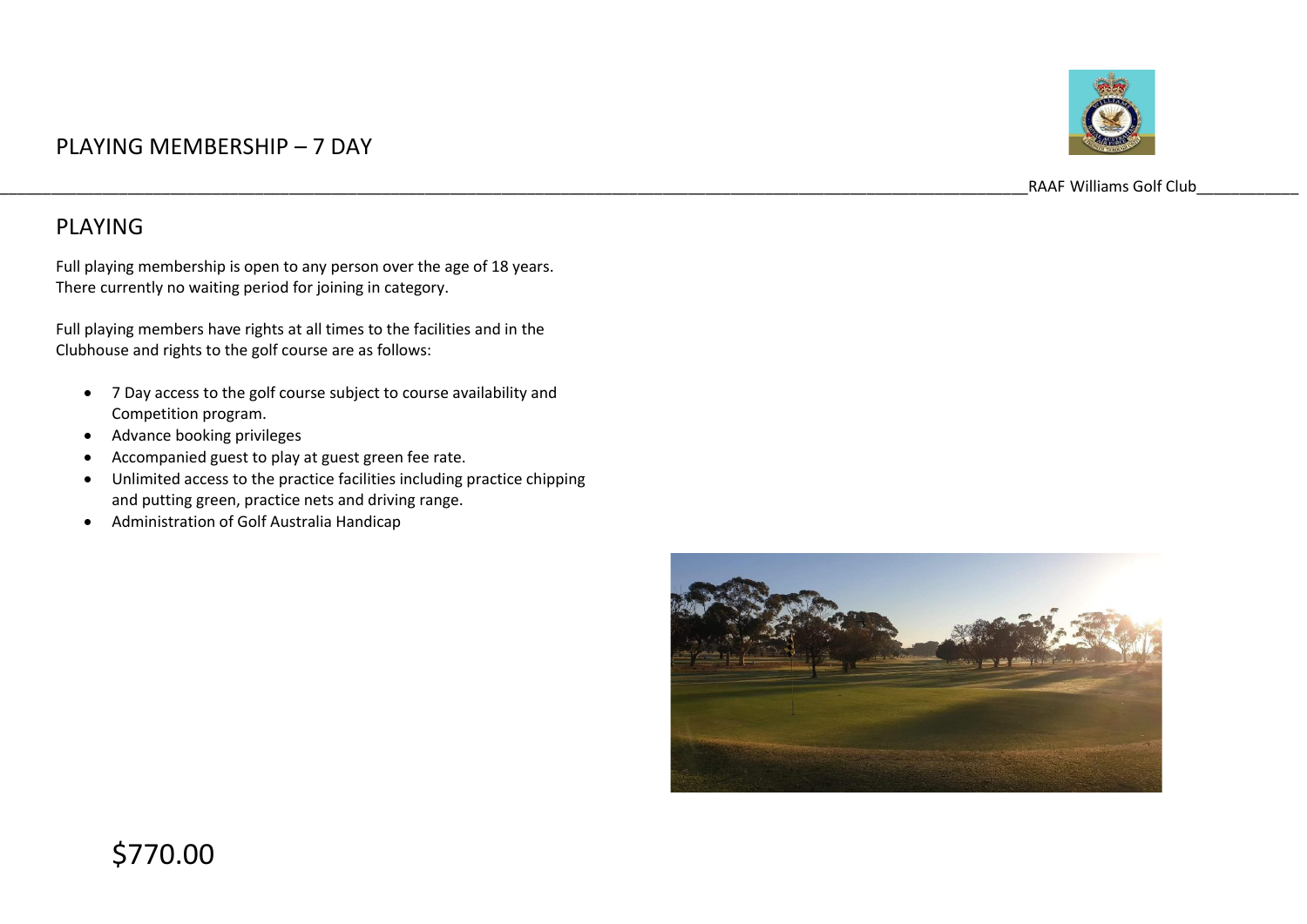

\_\_\_\_\_\_\_\_\_\_\_\_\_\_\_\_\_\_\_\_\_\_\_\_\_\_\_\_\_\_\_\_\_\_\_\_\_\_\_\_\_\_\_\_\_\_\_\_\_\_\_\_\_\_\_\_\_\_\_\_\_\_\_\_\_\_\_\_\_\_\_\_\_\_\_\_\_\_\_\_\_\_\_\_\_\_\_\_\_\_\_\_\_\_\_\_\_\_\_\_\_\_\_\_\_\_\_\_\_\_\_\_\_\_\_\_\_\_\_\_\_RAAF Williams Golf Club\_\_\_\_\_\_\_\_\_\_\_\_

#### PLAYING

Lifestyle Membership is available to families (residing in the same household) and allows

unlimited golfing access. Access to the Clubhouse and privileges are as follows

- 7 Day access to the golf course subject to course availability and Competition program.
- Accompanied guest to play at guest green fee rate.
- Unlimited access to the practice facilities including practice chipping and putting green, practice nets and driving range.
- Administration of Golf Australia Handicap

#### \$1250

## MEMBERSHIP – JUNIOR

RAAF Williams Golf Club

Junior membership is available to any person under the age of 18 with golfing access to competition play upon receiving an official Golf Australia handicap.

Access to the Clubhouse and privileges are as follows

- 7 Day access to the golf course subject to course availability and Competition program.
- Accompanied guest to play at guest green fee rate.
- Unlimited access to the practice facilities including practice chipping and putting green, practice nets and driving range.
- Administration of Golf Australia Handicap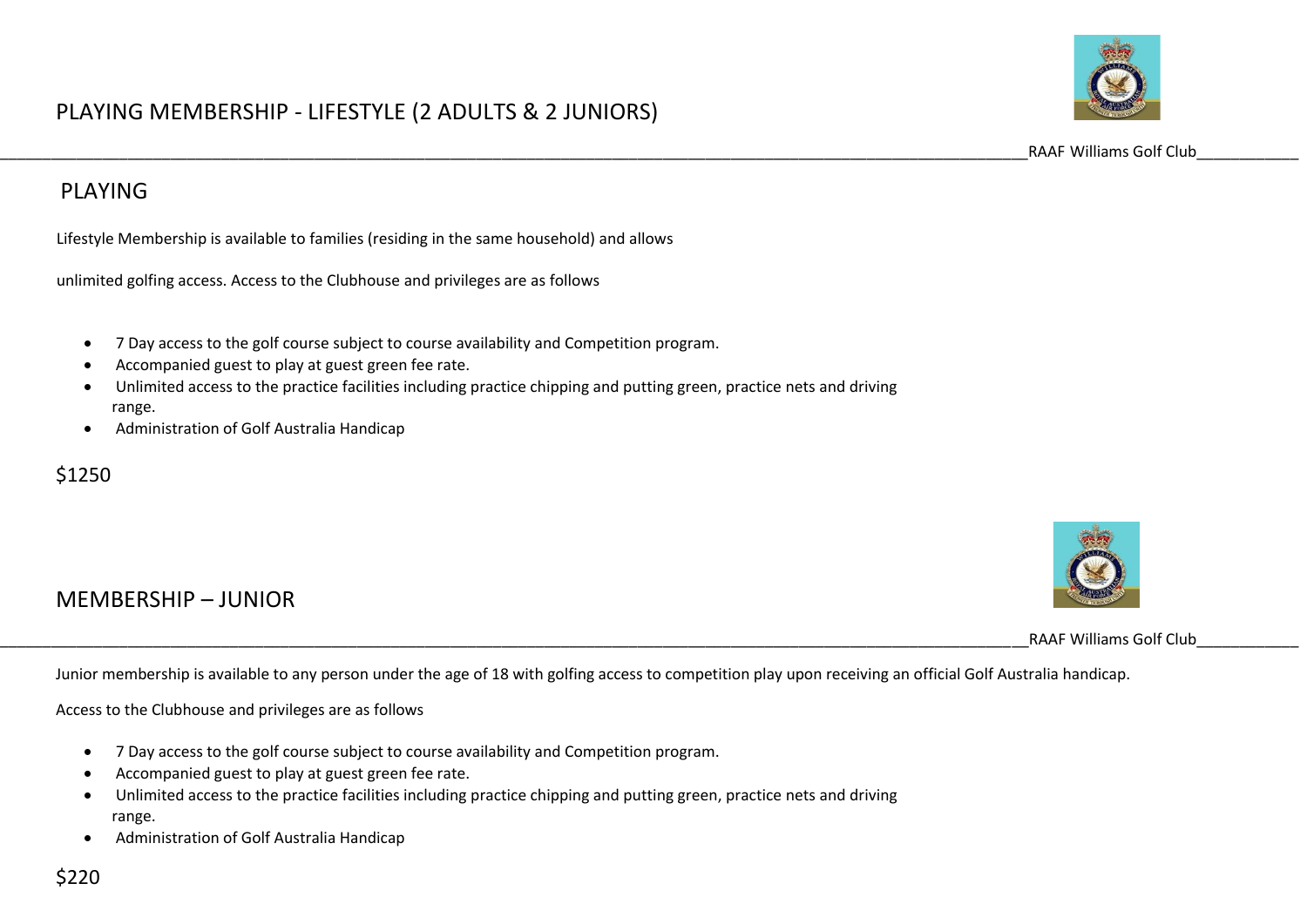

#### COUNTRY MEMBERSHIP – MEMBERS WHO LIVE MORE THAN 60KM FROM CLUB

\_\_\_\_\_\_\_\_\_\_\_\_\_\_\_\_\_\_\_\_\_\_\_\_\_\_\_\_\_\_\_\_\_\_\_\_\_\_\_\_\_\_\_\_\_\_\_\_\_\_\_\_\_\_\_\_\_\_\_\_\_\_\_\_\_\_\_\_\_\_\_\_\_\_\_\_\_\_\_\_\_\_\_\_\_RAAF Williams Golf Club\_\_\_\_\_\_\_\_\_\_

Country membership is available to any person who lives more than 60Km away from the clubs location as the crow flies with golfing access to competition play upon receiving an official Golf Australia handicap.

Access to the Clubhouse and privileges are as follows

- 7 Day access to the golf course subject to course availability and Competition program.
- Accompanied guest to play at guest green fee rate.
- Unlimited access to the practice facilities including practice chipping and putting green, practice nets and driving range.
- Administration of Golf Australia Handicap

\$450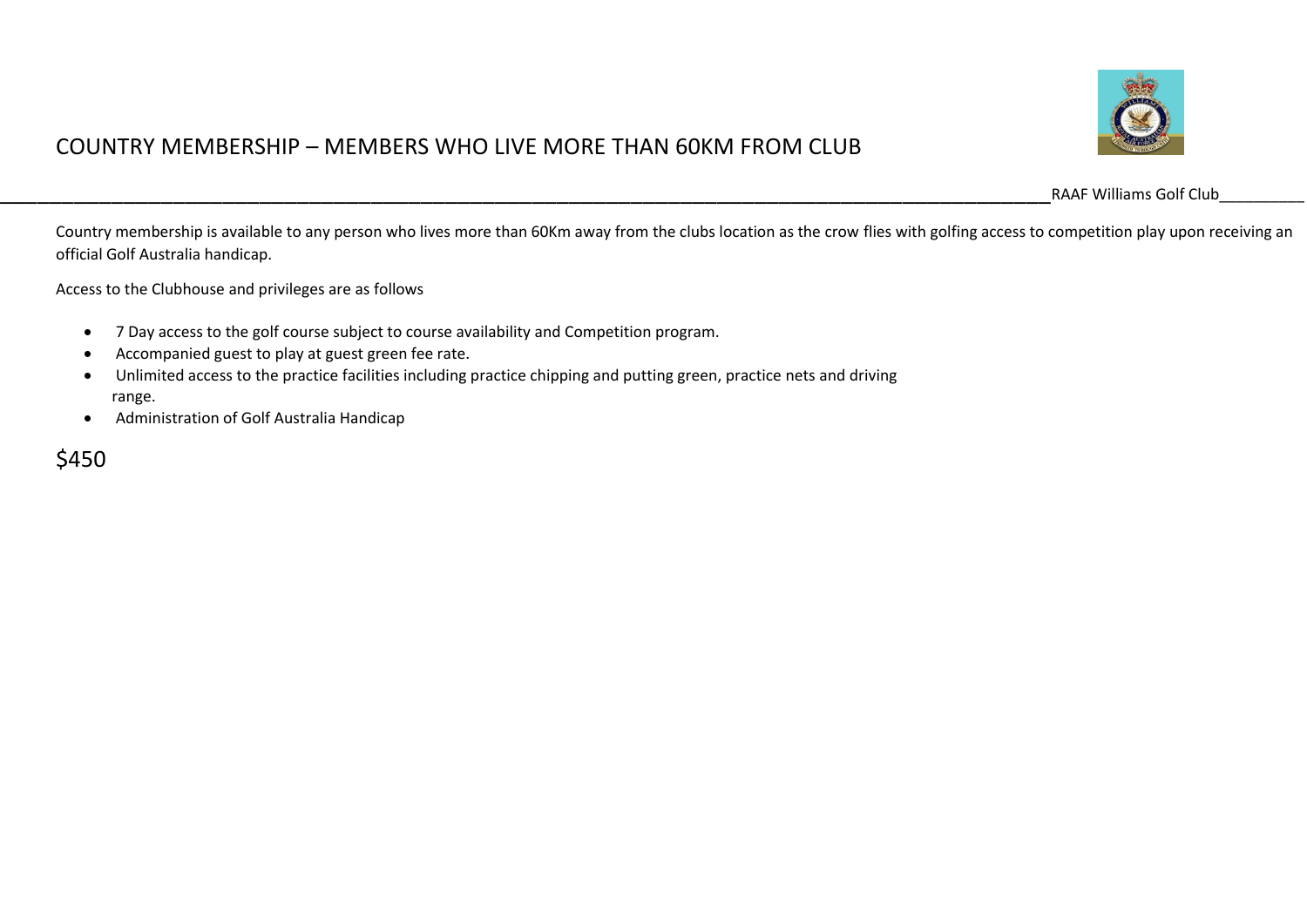

|                                                                                                                                                      |                          |                   |                       | RAAF Williams Golf Club       |  |
|------------------------------------------------------------------------------------------------------------------------------------------------------|--------------------------|-------------------|-----------------------|-------------------------------|--|
| <b>Personal Details</b>                                                                                                                              |                          |                   |                       |                               |  |
| First Name:                                                                                                                                          |                          | Surname:          |                       |                               |  |
| Preferred Name:                                                                                                                                      |                          | Date of Birth:    |                       |                               |  |
| Address:                                                                                                                                             |                          |                   |                       |                               |  |
| Telephone:                                                                                                                                           | Email:                   |                   |                       |                               |  |
| Occupation:                                                                                                                                          | Driver's License Number: |                   |                       |                               |  |
| <b>Emergency Contact and Phone:</b>                                                                                                                  | Nationality:             |                   |                       |                               |  |
| Current Golf Club:                                                                                                                                   | Handicap:                |                   | Golflink No:          |                               |  |
| Membership Category                                                                                                                                  |                          |                   |                       |                               |  |
| 7 Day Ordinary (\$770)<br>ADF/APS (\$450)                                                                                                            | <b>EMER SVC (\$625)</b>  | LIFESTYLE(\$1250) | <b>JUNIOR (\$220)</b> | <b>COUNTRY MEMBER (\$450)</b> |  |
| <b>Declaration of Applicant:</b>                                                                                                                     |                          |                   |                       |                               |  |
| IF accepted as a Member by the Club, I agree to abide by the rules and regulations of the RAAF Williams Golf Club and the RAAF Williams Regulations. |                          |                   |                       |                               |  |
| Name of Applicant:                                                                                                                                   | Signature:               |                   | Date:                 |                               |  |